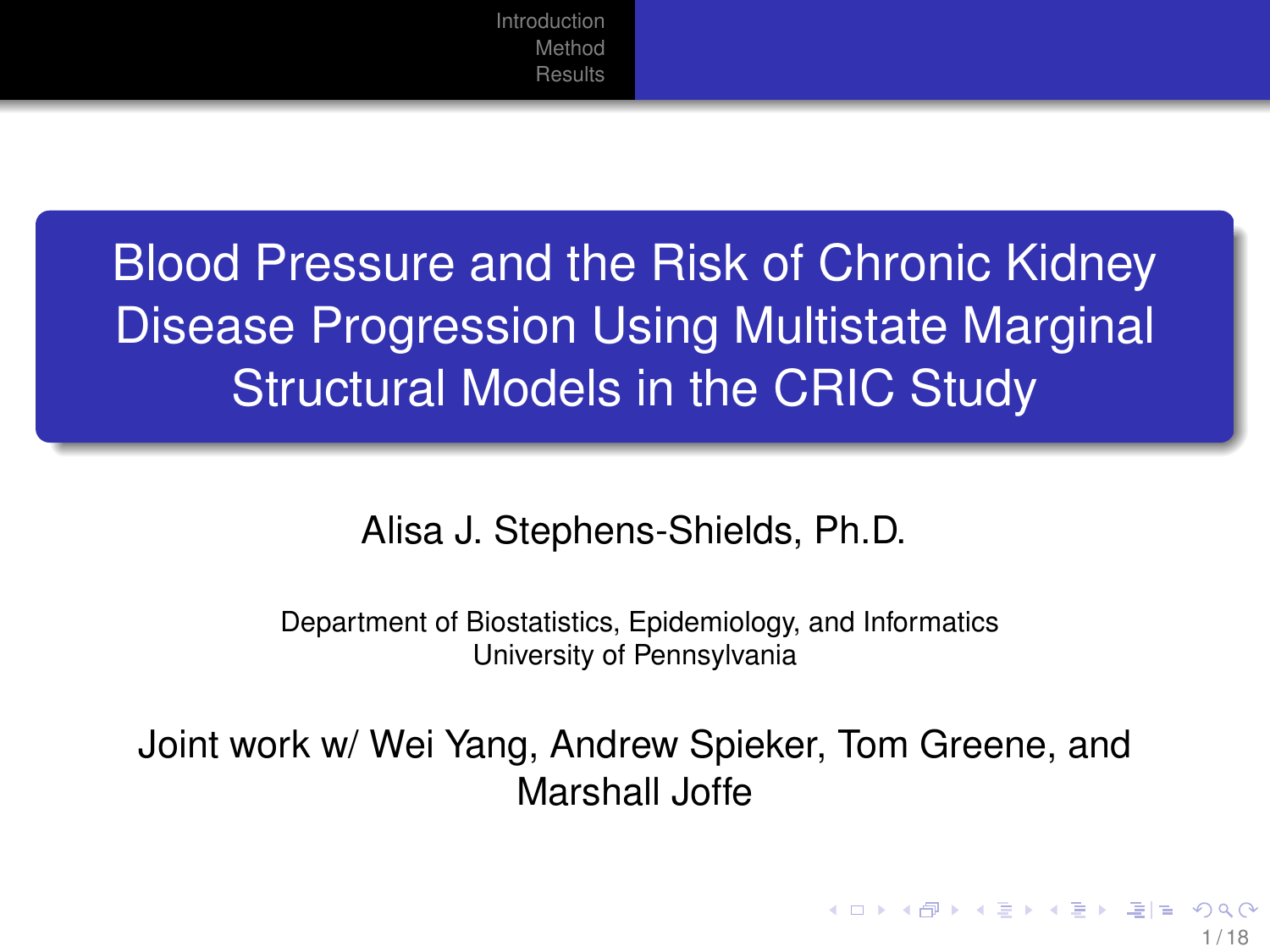## <span id="page-1-0"></span>Chronic Renal Insufficiency Cohort Study (CRIC)

- CRIC: Prospective, multicenter, observational study of 3,708 adult patients with mild to moderate chronic kidney disease
- Duration of follow up: Annually from 0 to 7 years, median of 5.7 years

**Study Question**: How does systolic blood pressure affect disease progression among 6 possible disease states?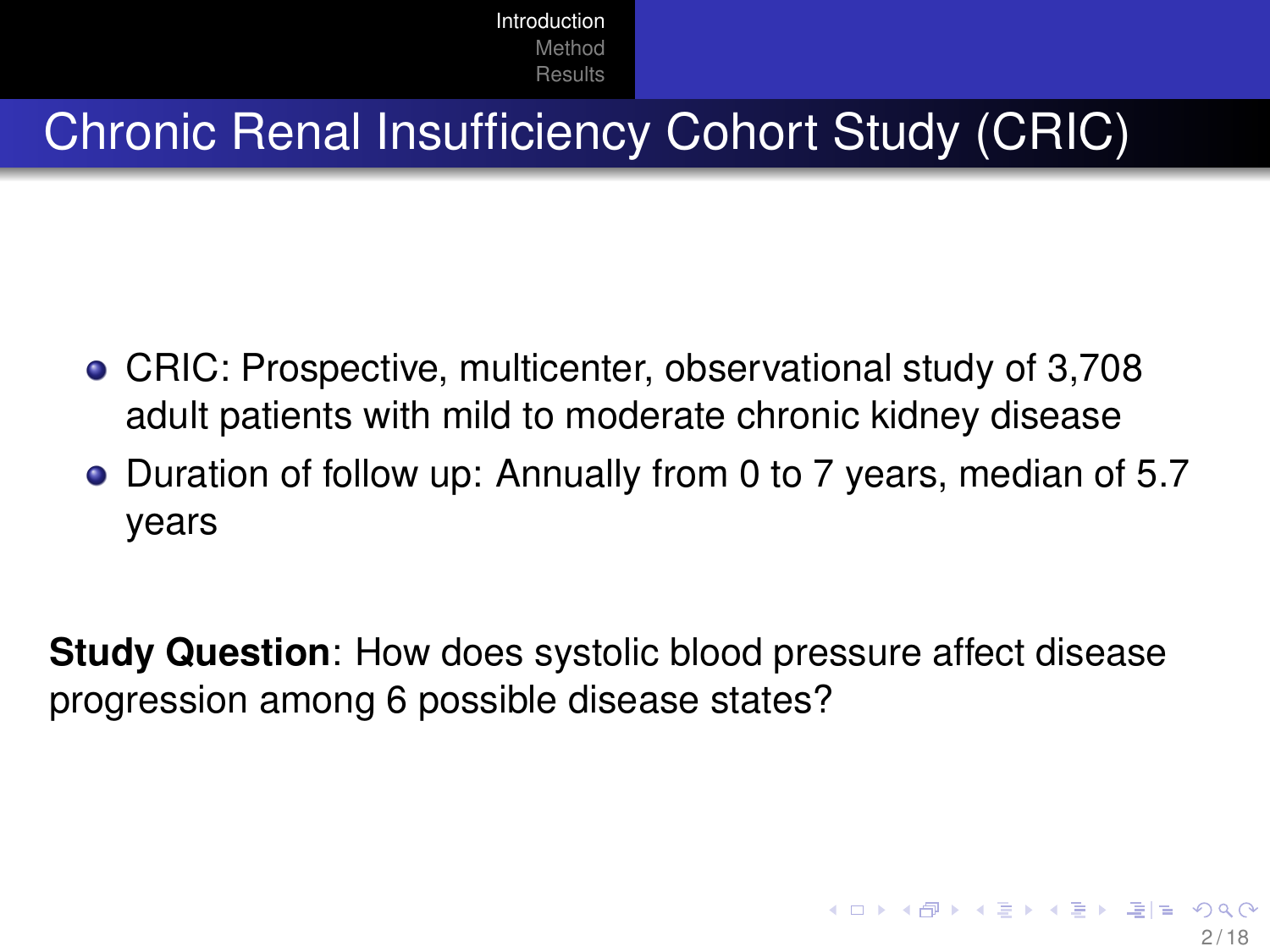#### Exposure Levels

#### SBP modeled in 1 of 4 categories at each year

- $\bullet$  1 : SBP  $<$  120 mm Hg
- $\bullet$  2 : 120  $<$  SBP  $<$  130 mm Hg
- $\bullet$  3 : 130  $\le$  SBP  $<$  140 mm Hg
- $\bullet$  4 : SBP  $\geq$  140 mm Hg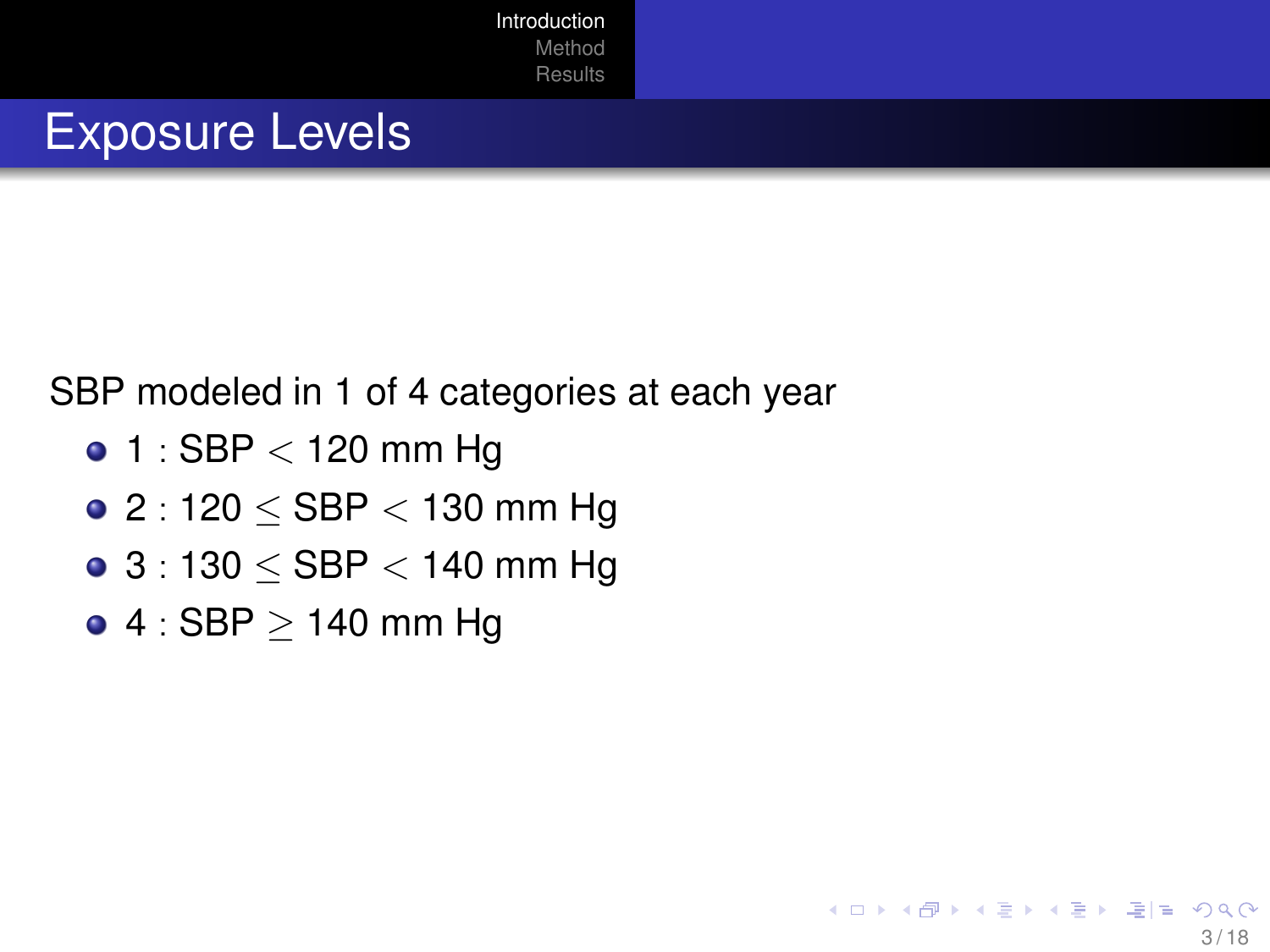

## Outcome Levels

Disease states: Defined by levels of estimated Glomerular Filtration Rate (eGFR), ESRD, and death at each year

- $\bullet$  1: eGFR  $> 60$
- $\bullet$  2: eGFR  $[45, 60)$
- 3: eGFR [30, 45)
- 4: eGFR (0, 30)
- 5: End Stage Renal Disease (Absorbing)
- 6: Death (Absorbing)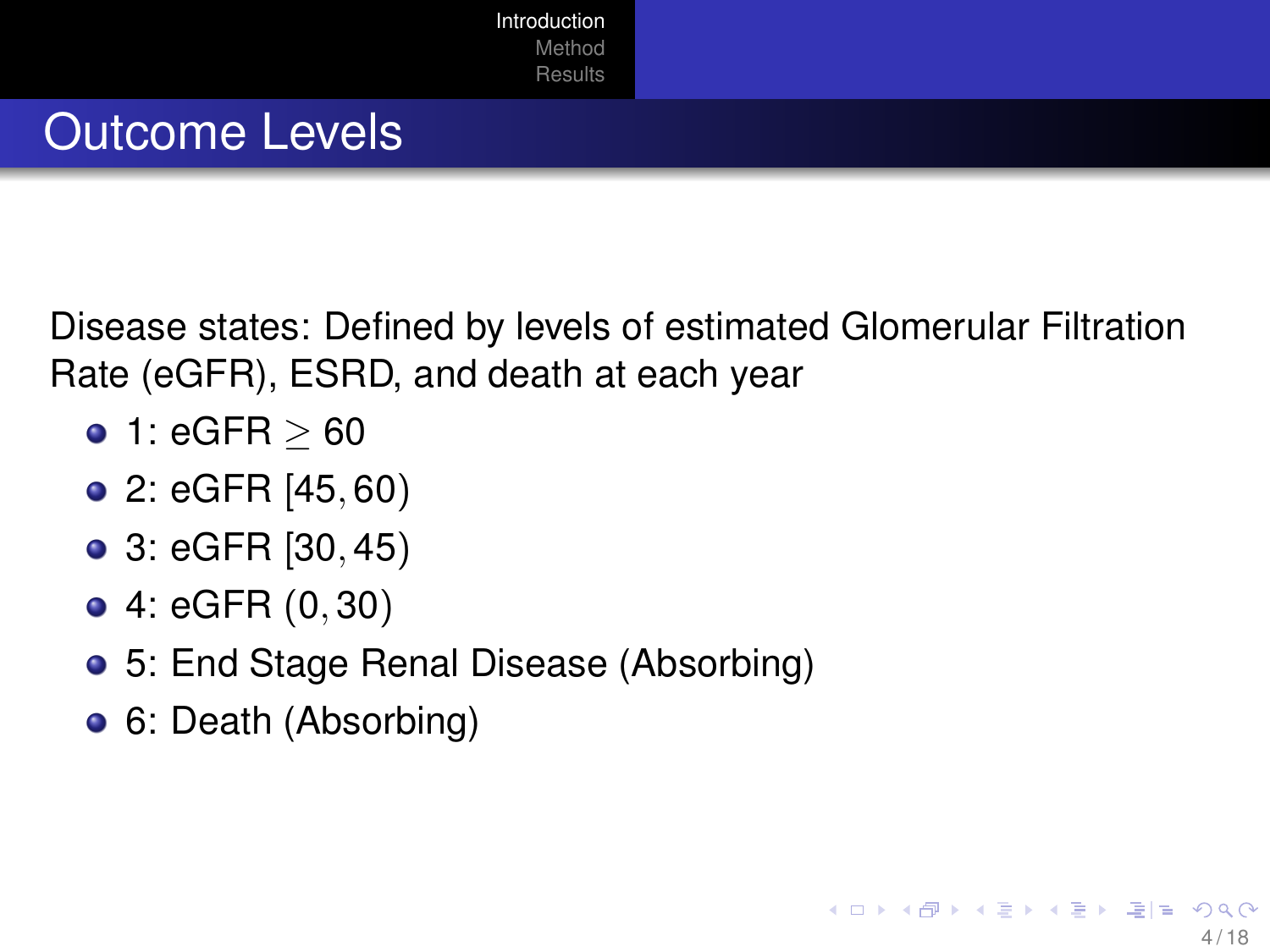#### Chronic Kidney Disease Progression

• Patients transition among states at each annual follow up

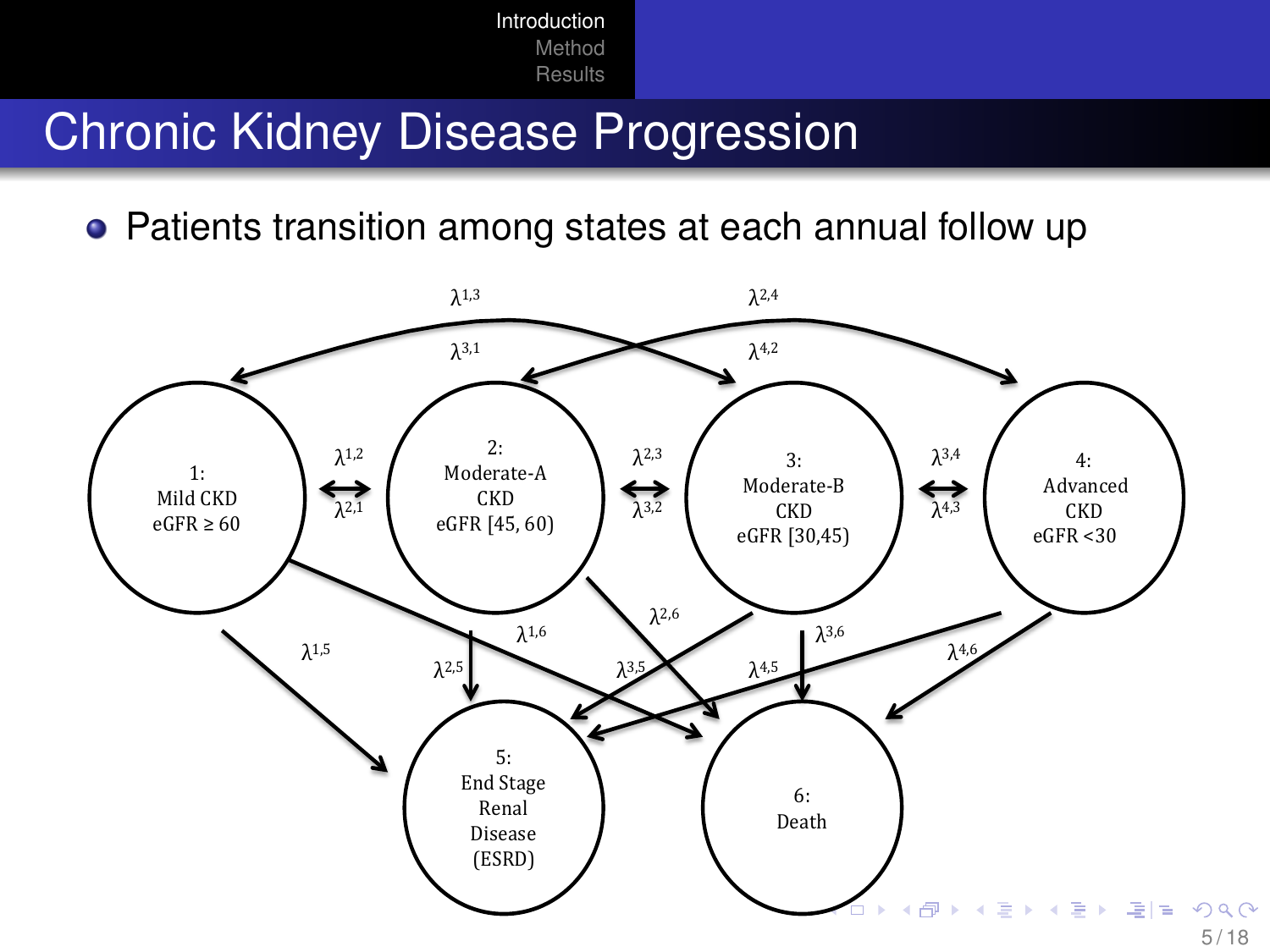#### Chronic Kidney Disease and Blood Pressure

Relationship between hypertension and CKD complex and challenging to measure

- Hypertension both a cause and effect of CKD
- Several time dependent confounders (eg proteinuria or use of ACEs/ARBs) exist for the blood presssure/CKD relationship
- Standard regression analyses fail to provide unbiased estimates of causal joint exposure effects in the presence of time-dependent confounding, even if all relevant confounders are measured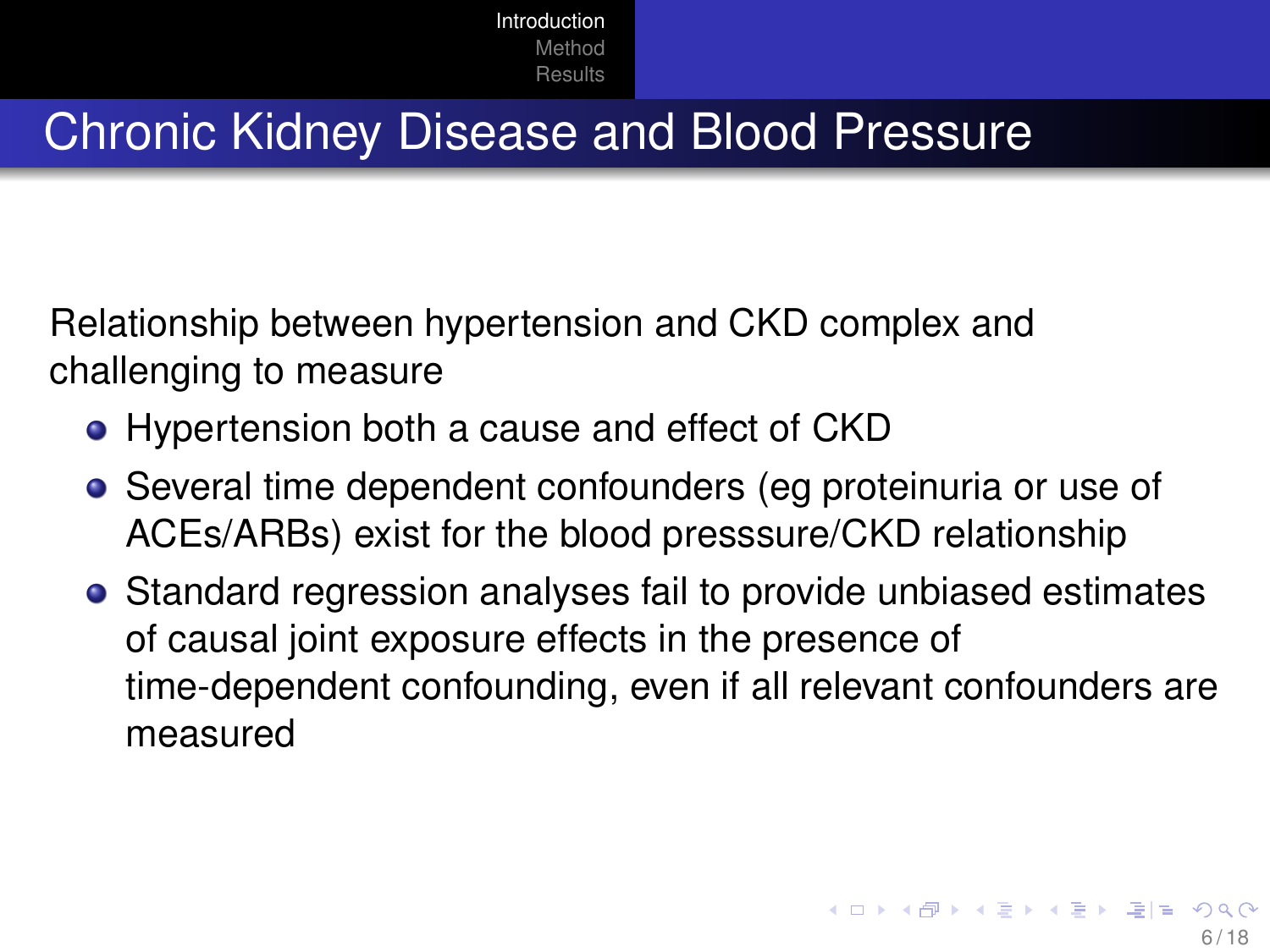#### Marginal Structural Models (MSMs)

- Developed by Robins (1997) to estimate causal contrasts in the presence of time-dependent confounding by covariates
- Model for the marginal mean of outcomes that would have been observed if everyone in the population had a particular exposure sequence
- Accounts for time-dependent confounding by using inverse probability weights (IPW) to remove confounding effect of time-varying covariates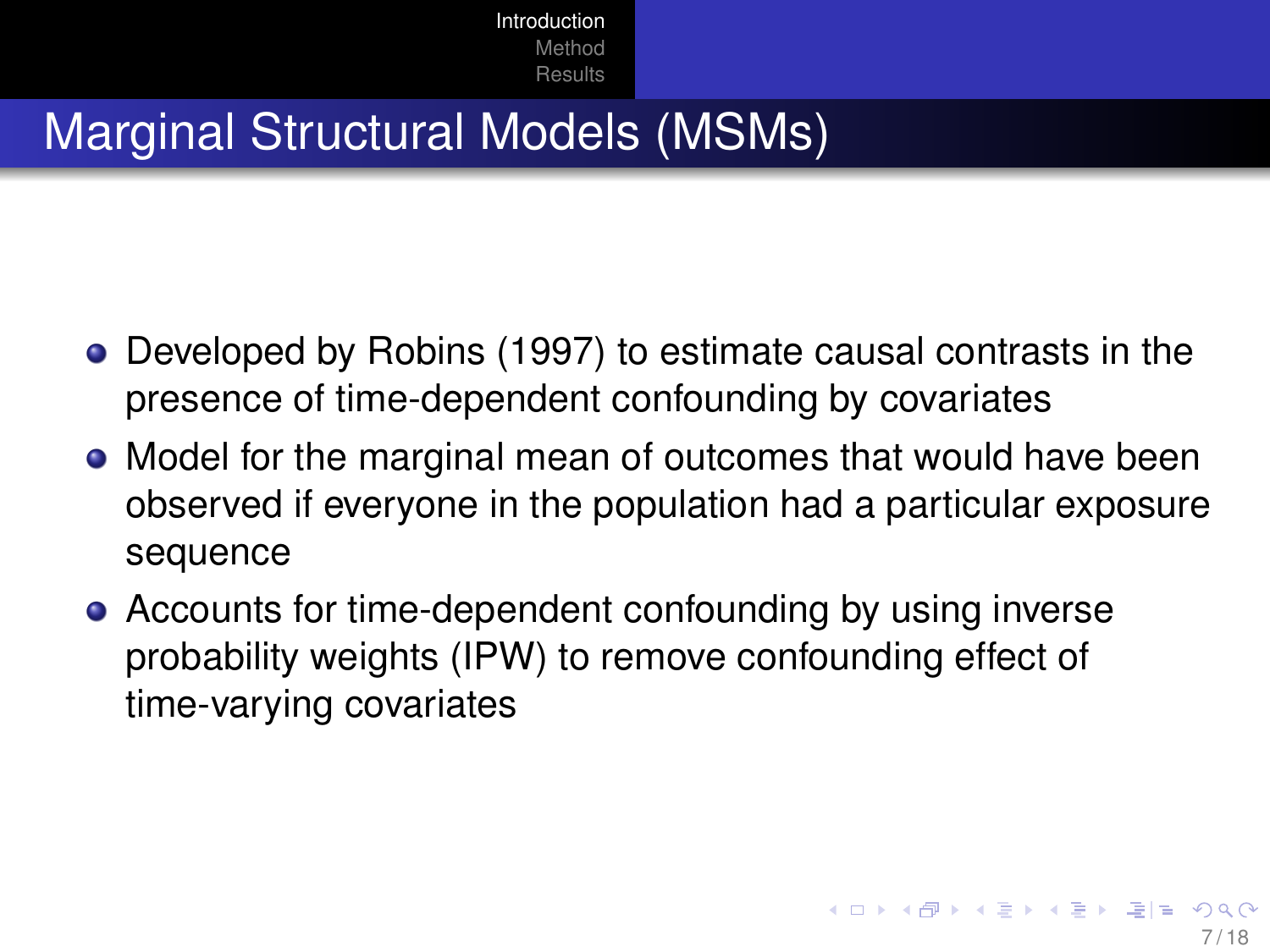



Extend MSMs to Multistate Models:

- Estimate the effect of time-varying blood pressure on probability of transition among mild and severe CKD states
- Estimate the effect of time-varying blood pressure on marginal probability of being in a given state at the end of follow up
- Avoid composite endpoints that may present challenges for interpretation
- Avoid treating death as a censoring event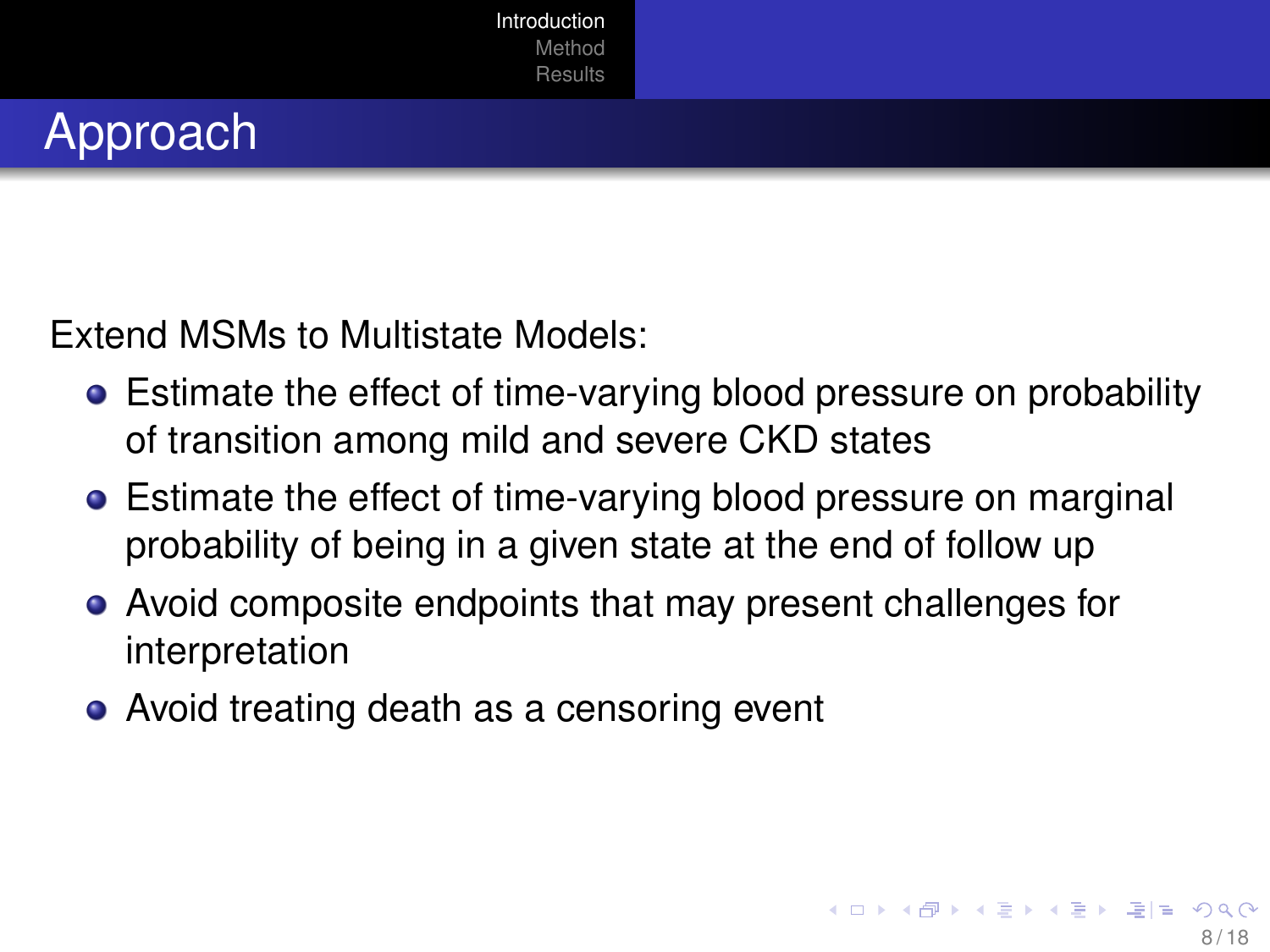### <span id="page-8-0"></span>Parameters of Interest

- **Transition probability**: the probability of potential outcome state under a specified SBP sequence given the outcome state in the previous year
	- What's the population probability of transitioning from mild CKD to ESRD at a given time if everyone were to always have well controlled blood  $(< 120 \text{ mm Hg})$  pressure up until that time?
- **Marginal probability**: the marginal probability of potential outcome state at the end of follow up under a specified SBP sequence
	- What proportion of the population has advanced CKD by the end of followup if all individuals were to always have well controlled blood pressure versus always having high  $(> 140 \text{ mm Hg})$  blood pressure?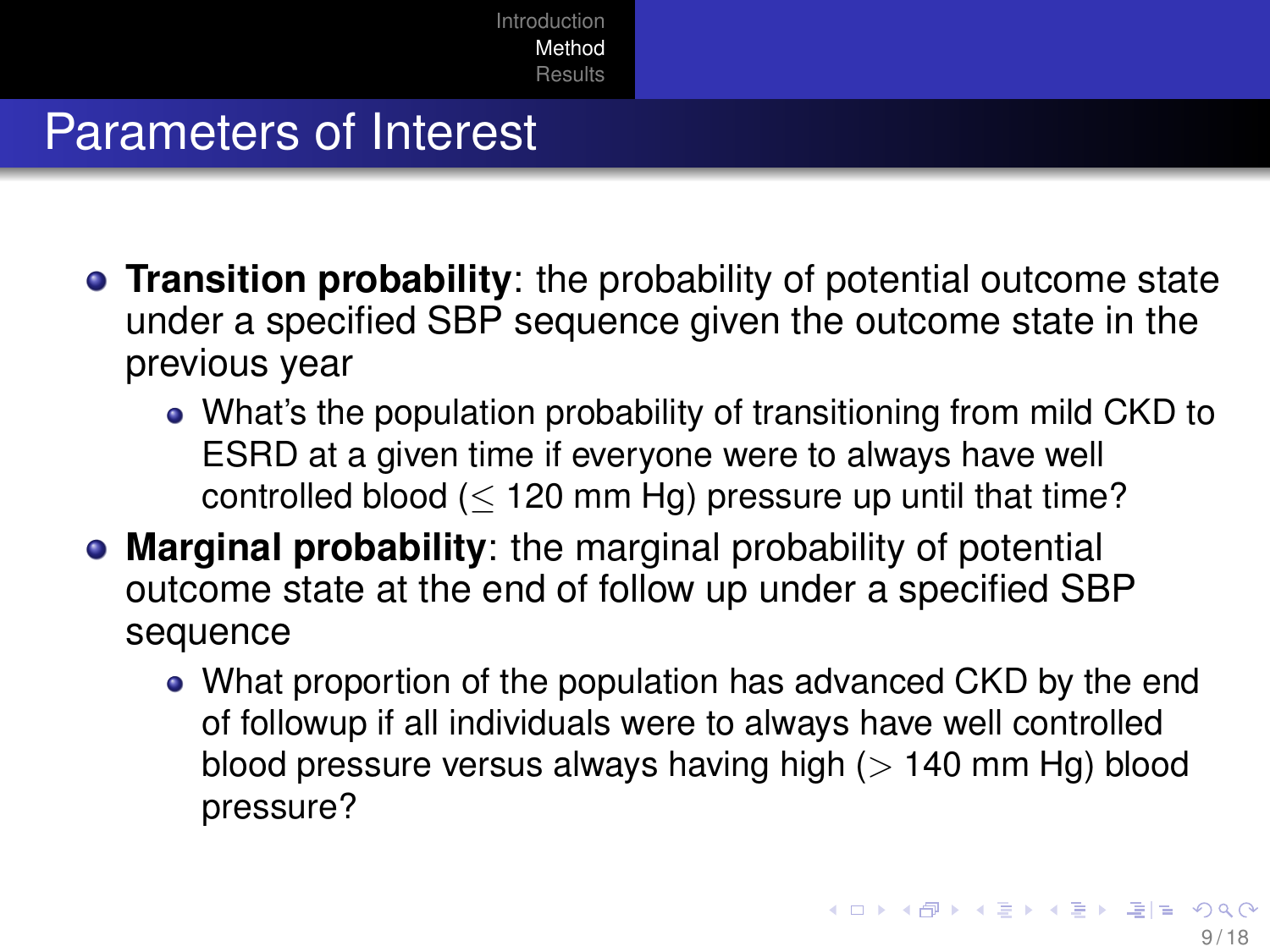# <span id="page-9-0"></span>Multistate Marginal Structural Models (MS-MSMs) and **Estimation**

- **Model:** Longitudinal marginal stuctural baseline-category logit model
	- Effect of SBP sequence for a single transition time characterized by odds ratios

#### **Estimation of Transition Probability**: Weighted estimating equations

- Weights are the inverse probability of an individual's observed SBP sequence
- Weights estimated by multinomial regression of SBP categories onto time dependent confounders cardiovascular disease, diabetes, BMI, use of ACEs or ARBs, number of antihypertensive medications, proteinuria, current eGFR
- **Estimation of Marginal Probability**: matrix product of estimated CKD transition probability matrices under a specified SBP sequence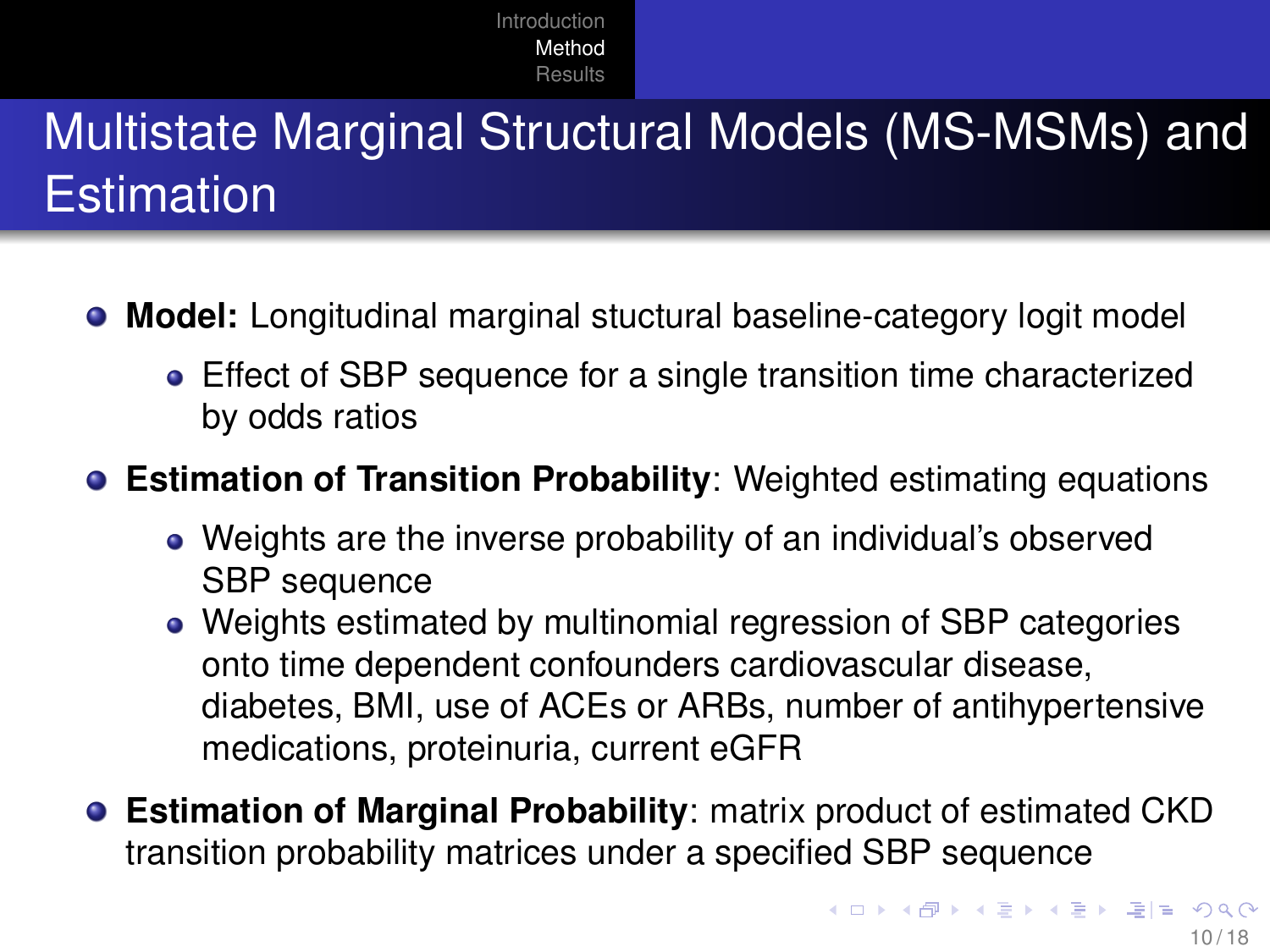## <span id="page-10-0"></span>Aggregate Observed Transitions Among eGFR-defined States

For modeling, several rare transitions set to 0 probability

- $0, 1 \rightarrow 4, 5$
- $\bullet$  2  $\rightarrow$  5
- $\bullet$  4  $\rightarrow$  1

|          | $\mathsf{v}_{j+1}$ |         |          |        |             |       |  |  |
|----------|--------------------|---------|----------|--------|-------------|-------|--|--|
|          | > 60               | [45,60] | [30, 45] | (0,30) | <b>ESRD</b> | Death |  |  |
| > 60     | 2139               | 473     | 42       |        |             | 27    |  |  |
| [45, 60) | 478                | 2332    | 844      | 54     | 3           | 50    |  |  |
| [30, 45) | 34                 | 543     | 2941     | 921    | 47          | 120   |  |  |
| (0, 30)  |                    | 20      | 347      | 2428   | 547         | 146   |  |  |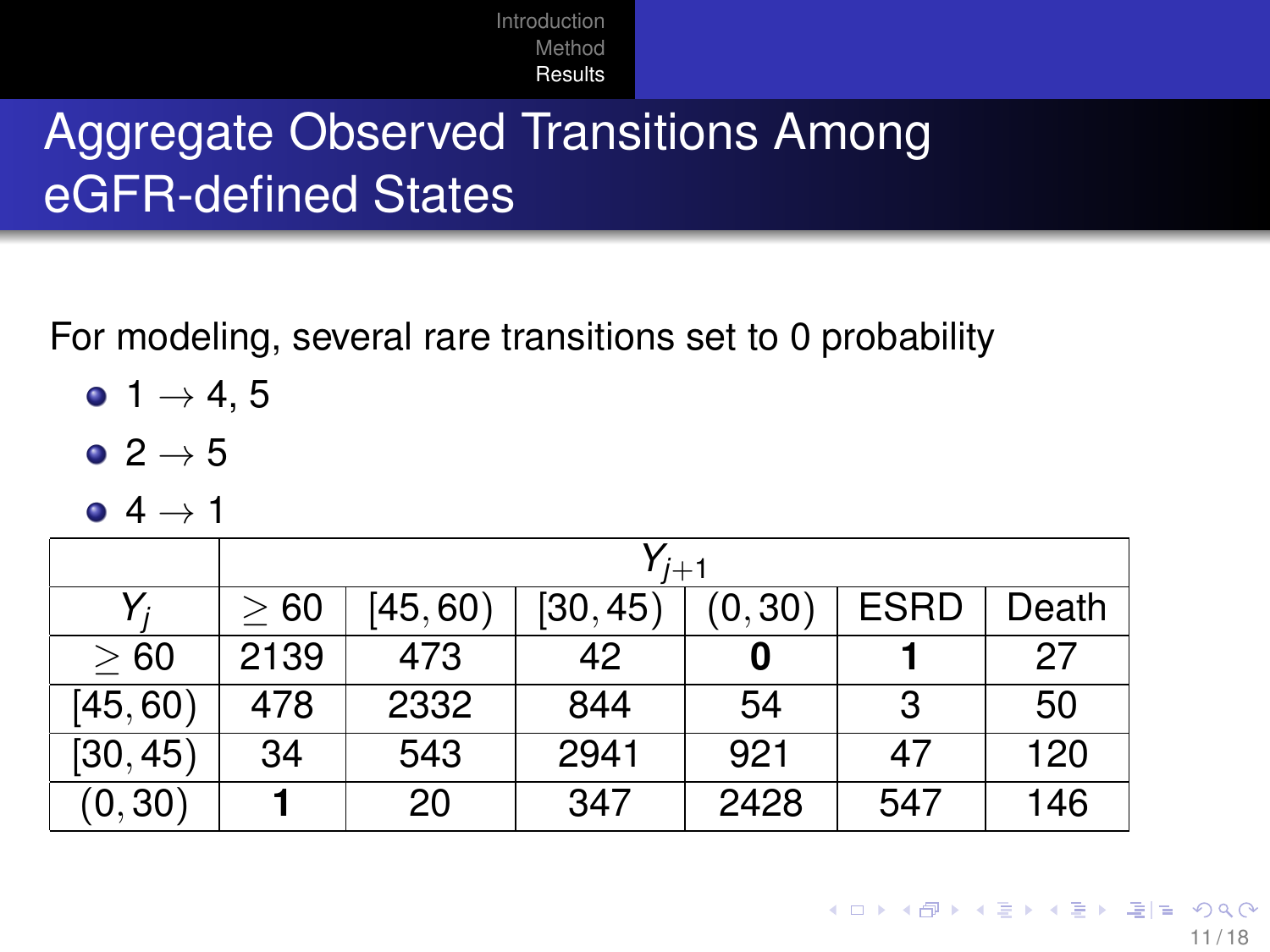# Log Odds Ratios of Blood Pressure Effects for Transitions from State 1 from MS-MSM



12 / 18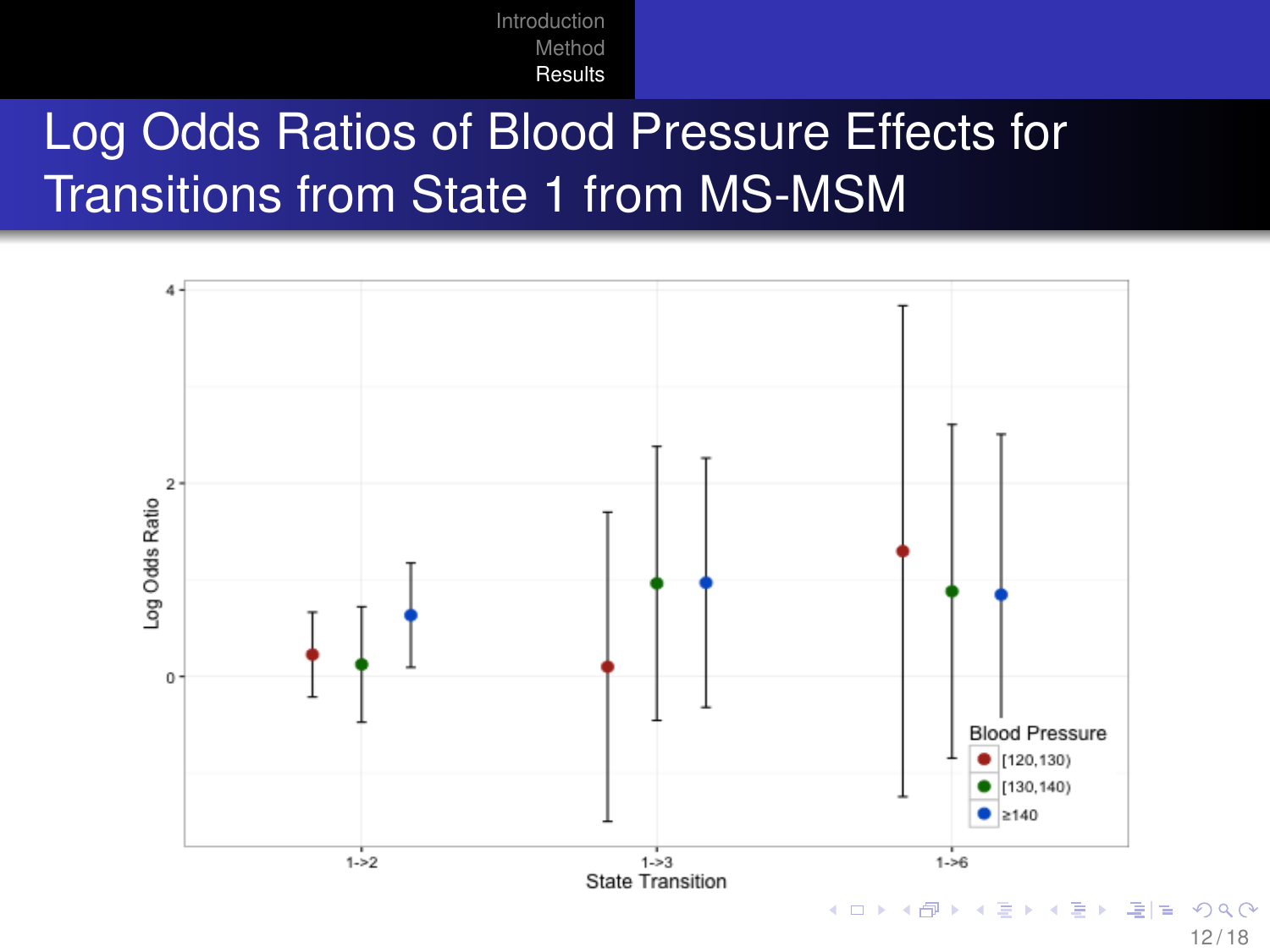# Log Odds Ratios of Blood Pressure Effects for Transitions from State 4 from MS-MSM



13 / 18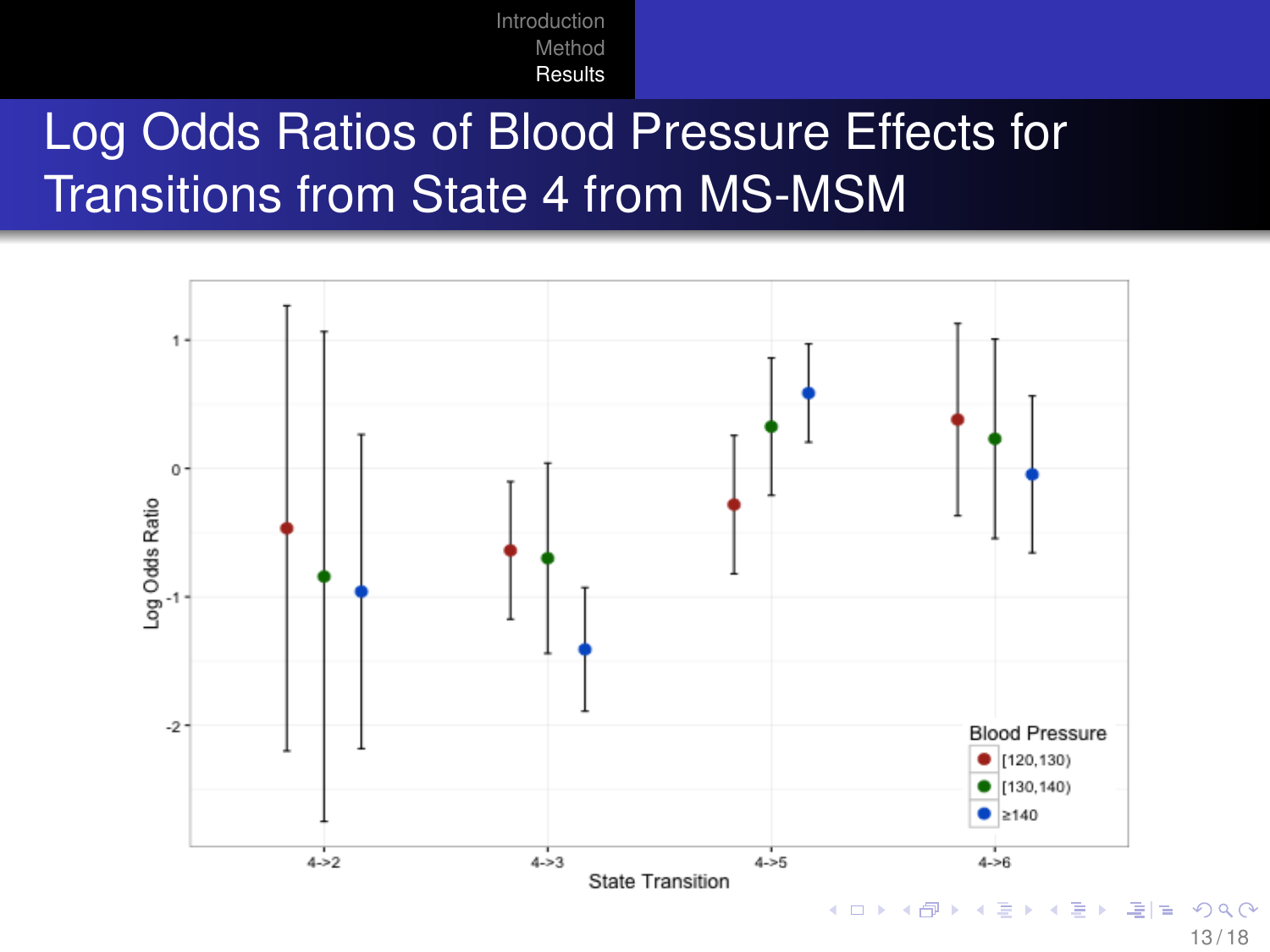Contrast of Log Odds Ratios of Blood Pressure Effects for Transitions from State 4 for MS-MSM and Standard **Regression** 

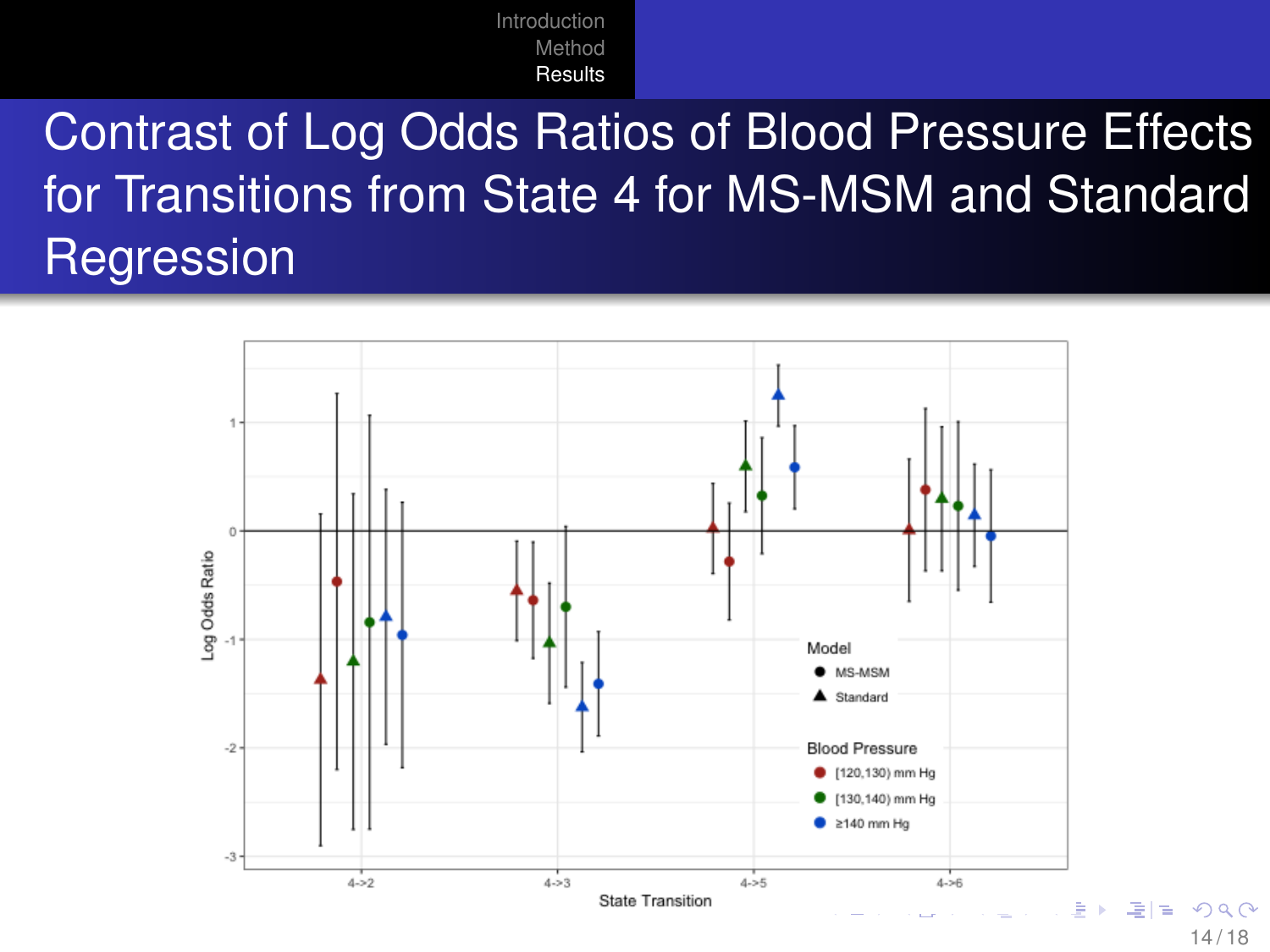# <span id="page-14-0"></span>Yearly Marginal Probabilities of CKD State by Blood Pressure Trajectory



15 / 18

 $290$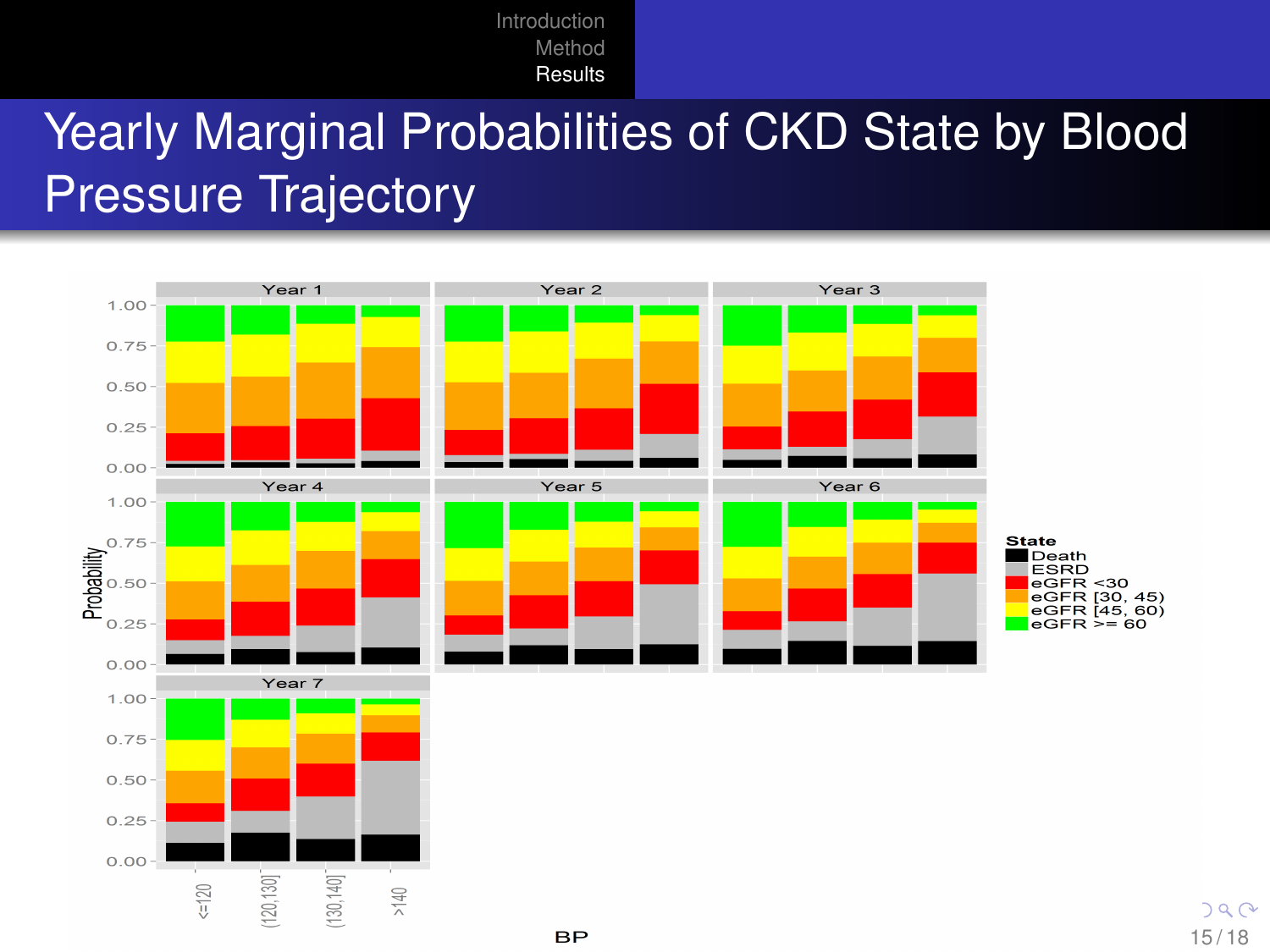# <span id="page-15-0"></span>Differences in Marginal Probabilities of CKD State by End of 7 years for MS-MSM versus Standard **Regression**

|            |            | Standard (Unweighted) | MS-MSM     |               |  |
|------------|------------|-----------------------|------------|---------------|--|
| <b>SBP</b> | eGFR       | <b>ESRD</b>           | eGFR       | <b>ESRD</b>   |  |
|            | >60        |                       | >60        |               |  |
| $<$ 120    | 27.4       | 9.3                   | 25.5       | 13.1          |  |
|            | (25, 30)   | (7, 11)               | (24, 31)   | (7.3, 11)     |  |
| [120, 130] | 14.2       | 13.3                  | 12.9       | 13.5          |  |
|            | (11, 18)   | (15,21)               | (10, 18)   | $(9.7, 17)$ ) |  |
| [130, 140] | 8.0        | 26.4                  | 9.1        | 26.1          |  |
|            | (5, 11)    | (21, 32)              | (4.8, 12)  | (19, 34)      |  |
| >140       | 2.1        | 53.9                  | 3.5        | 45.5          |  |
|            | (1.2, 3.0) | (50,58)               | (1.2, 3.2) | (49, 58)      |  |

- Calculated under the exposure sequence where subjects stay in the indicated SBP category for the duration of follow up
- **95 % CI calculat[e](#page-14-0)d by bootstrap percentile [me](#page-16-0)[t](#page-14-0)[ho](#page-15-0)[d](#page-16-0)es A Republic Procentile methodes A Republic Procentile method.**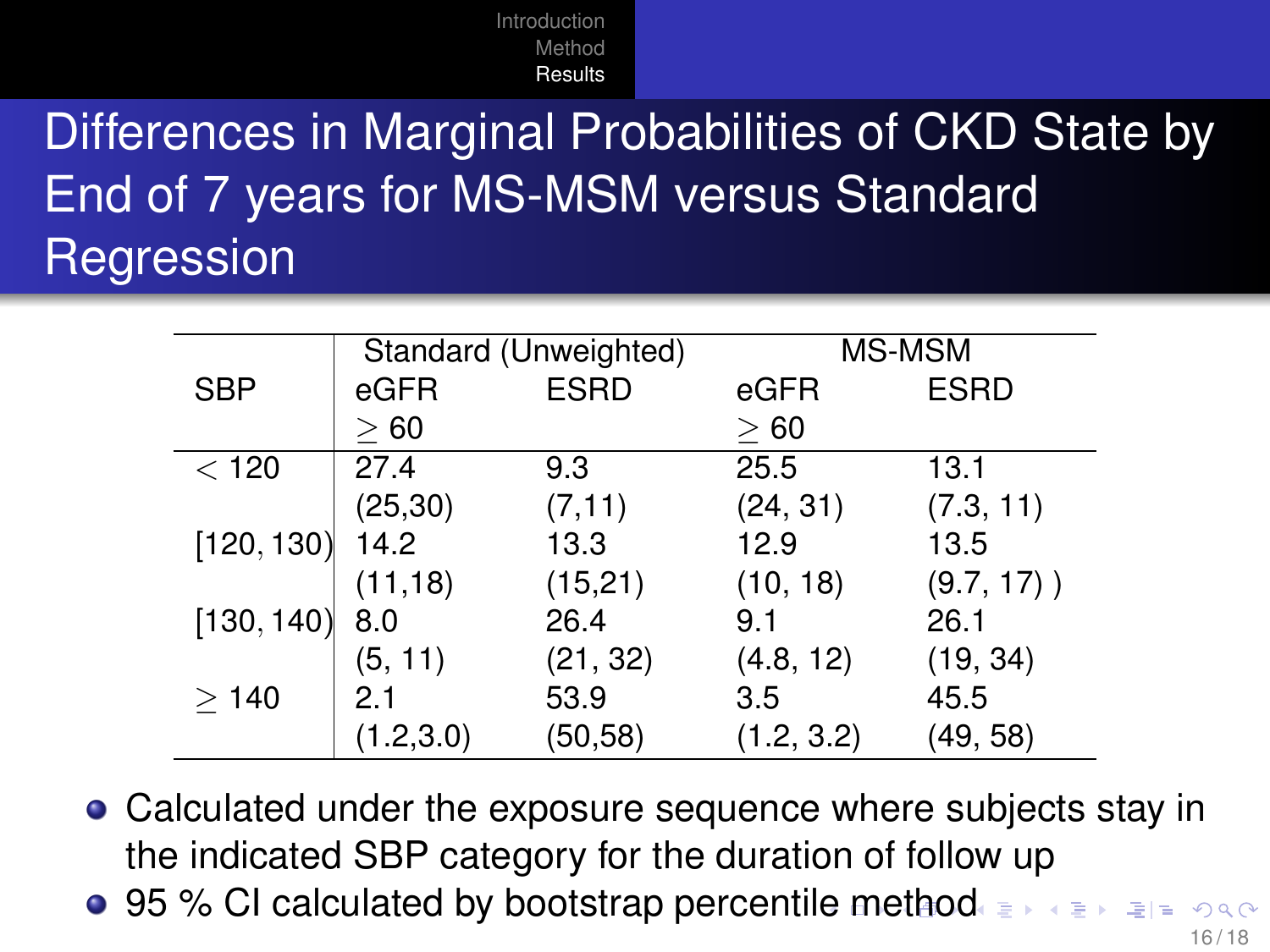

<span id="page-16-0"></span>

- Formulated marginal structural models for multistate outcomes
- Demonstrated an effect of systolic blood pressure on transitions among multiple CKD states
	- Higher SBP results in greater likelihood of ESRD and lower likelihood of mild CKD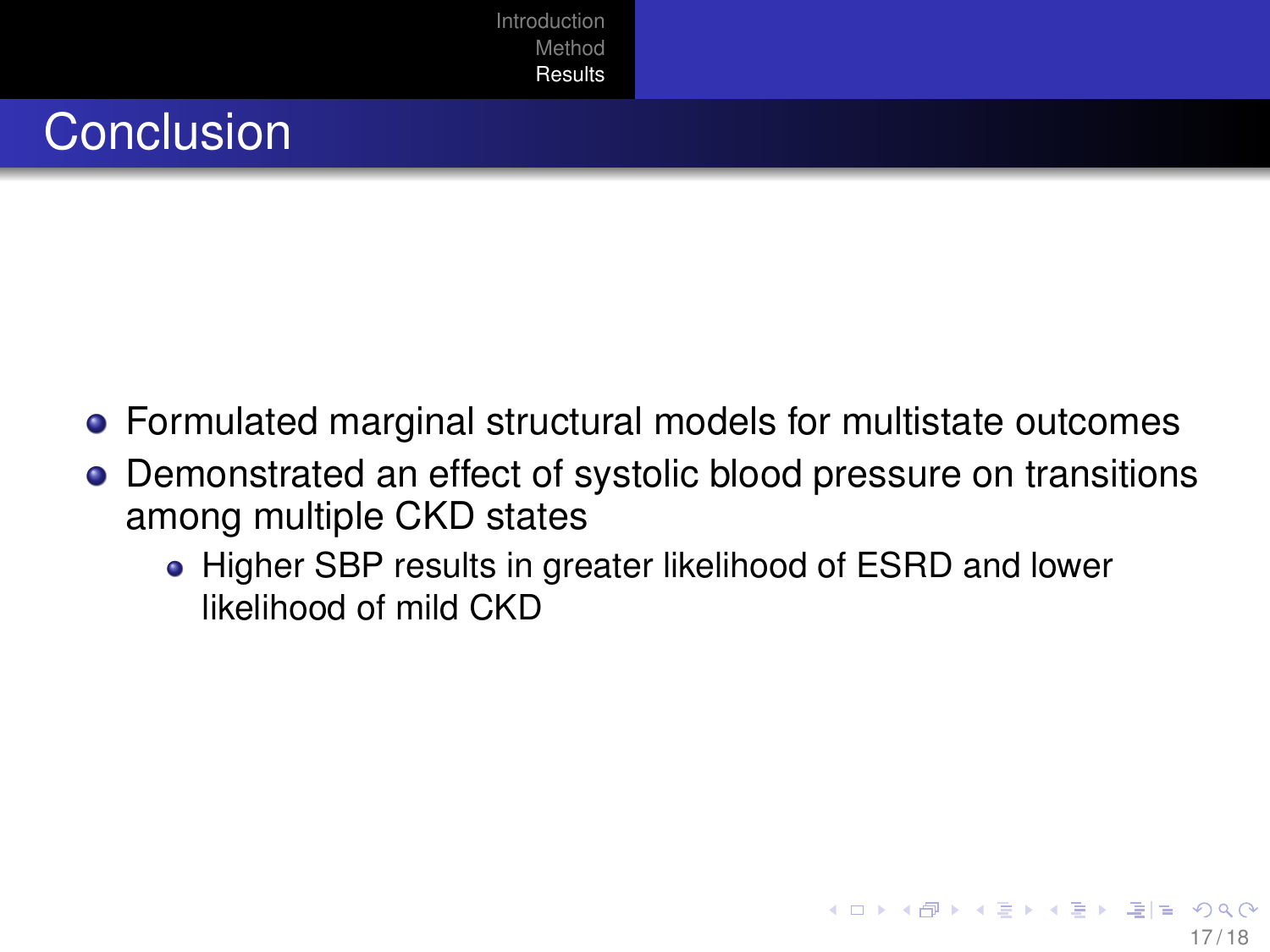#### Acknowledgements

CRIC Study Team Members Dawei Xie Amanda Anderson Sally Thompson Qiang Pan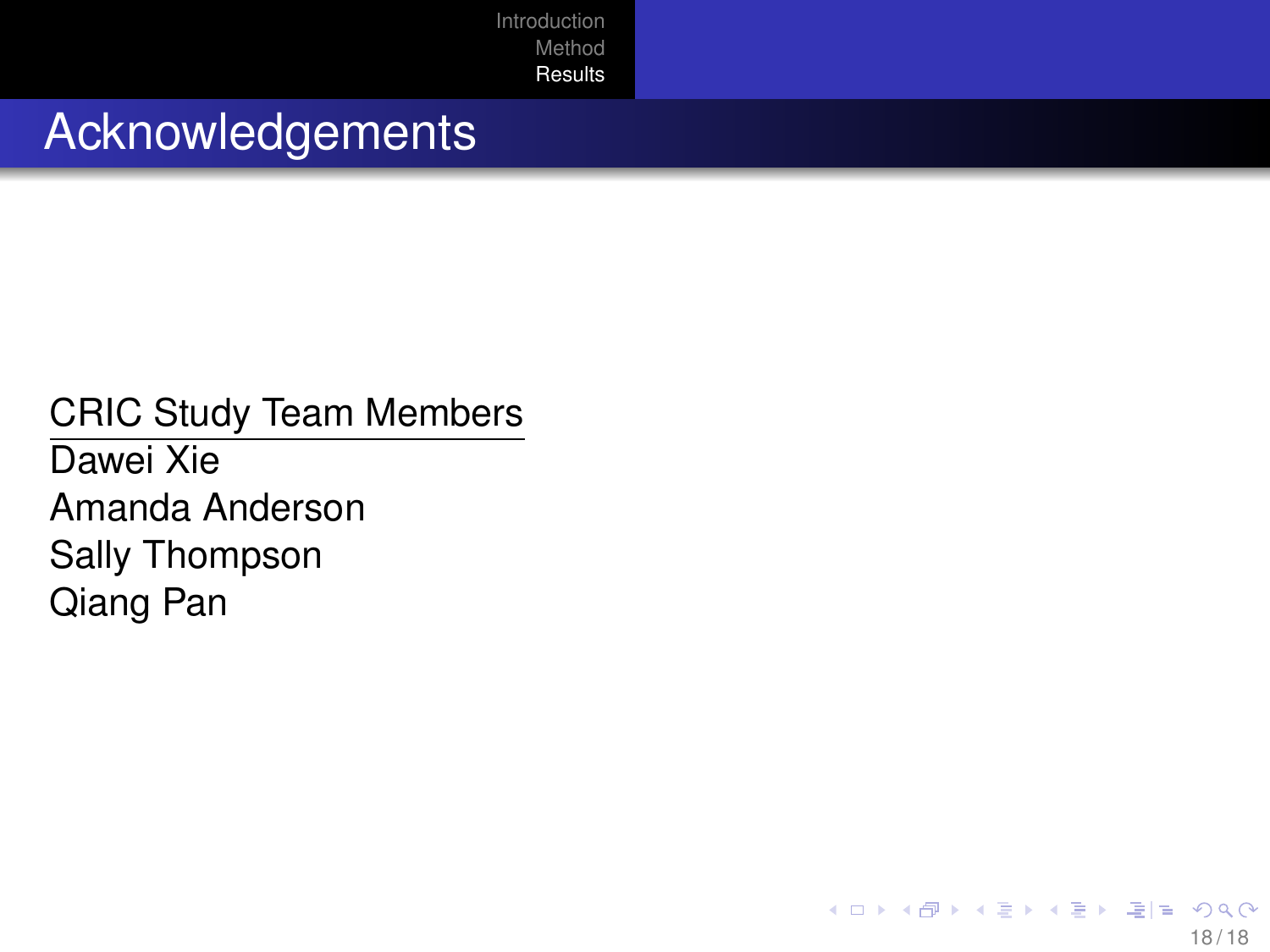## Potential Confounders and Censoring

Baseline:

Sex, race, education, hypertension awareness, baseline values of all time-dependent covariates

Time-Dependent:

Age, cardiovascular disease, diabetes, BMI, use of ACEs or ARBs, number of antihypertensive medications, proteinuria, current eGFR

Censoring Events: Loss to follow up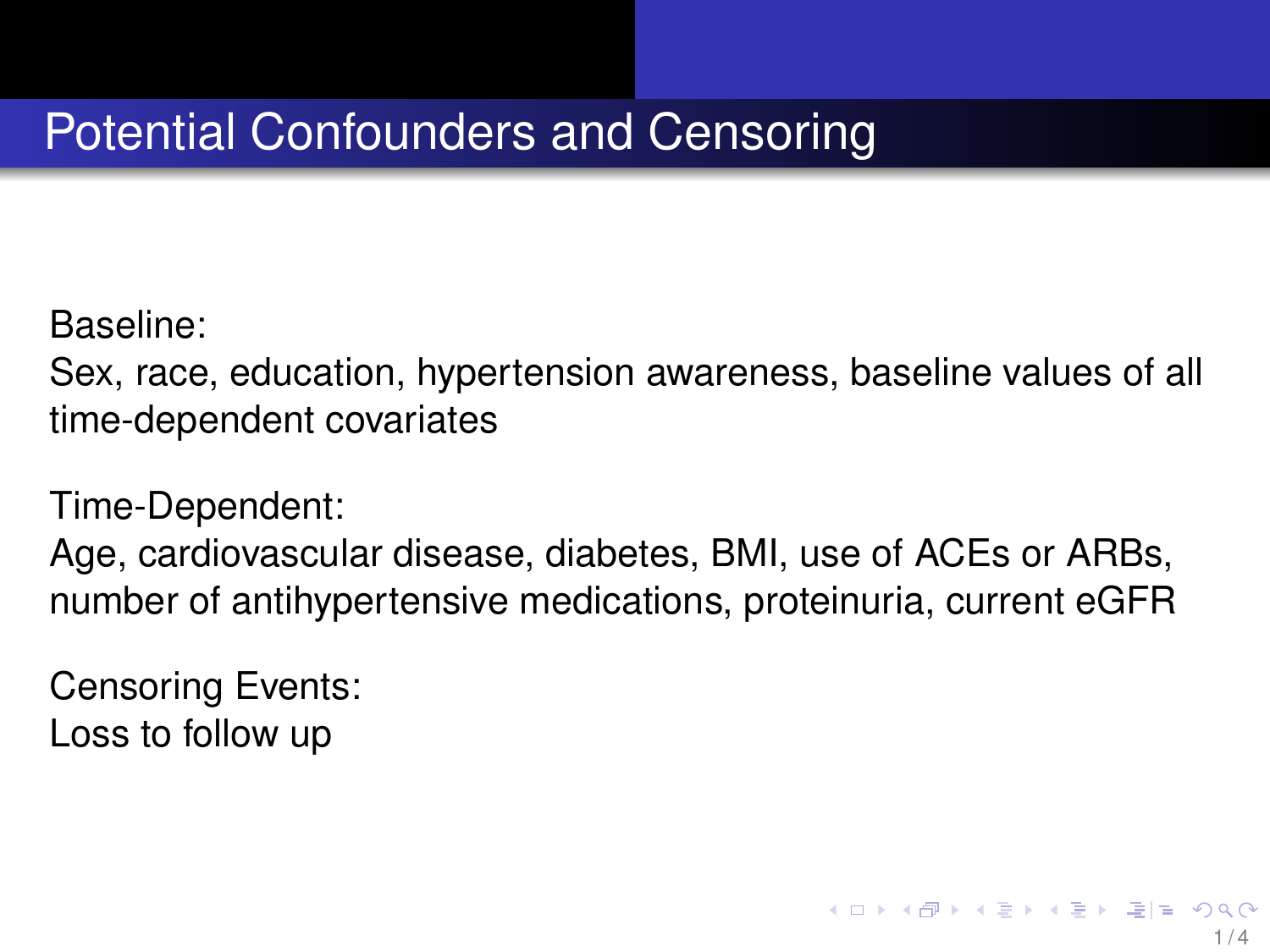#### Unweighted marginal probabilities

|                   | eGFR Level |            |            |          | Absorbing   |          |
|-------------------|------------|------------|------------|----------|-------------|----------|
| <b>SBP</b>        | >60        | [45, 60)   | [30, 45)   | $<$ 30   | <b>ESRD</b> | Death    |
| < 120             | 27.4       | 19.9       | 20.6       | 10.9     | 9.3         | 11.9     |
|                   | (25, 30)   | (18, 22)   | (18, 23)   | (9, 12)  | (7, 11)     | (9, 14)  |
| $[120, 130]$ 14.2 |            | 18.1       | 20.2       | 19.7     | 13.3        | 14.5     |
|                   | (11, 18)   | (15, 21)   | (17, 24)   | (16, 23) | (10, 17)    | (11, 18) |
| $[130, 140]$ 8.0  |            | 12.4       | 18.3       | 20.7     | 26.4        | 14.2     |
|                   | (5, 11)    | (10, 15)   | (15, 22)   | (17, 25) | (21, 32)    | (10, 19) |
| >140              | 2.1        | 4.7        | 8.1        | 15.1     | 53.9        | 16.1     |
|                   | (1.2, 3.0) | (3.6, 5.8) | (6.8, 9.4) | (13, 17) | (50, 58)    | (13, 19) |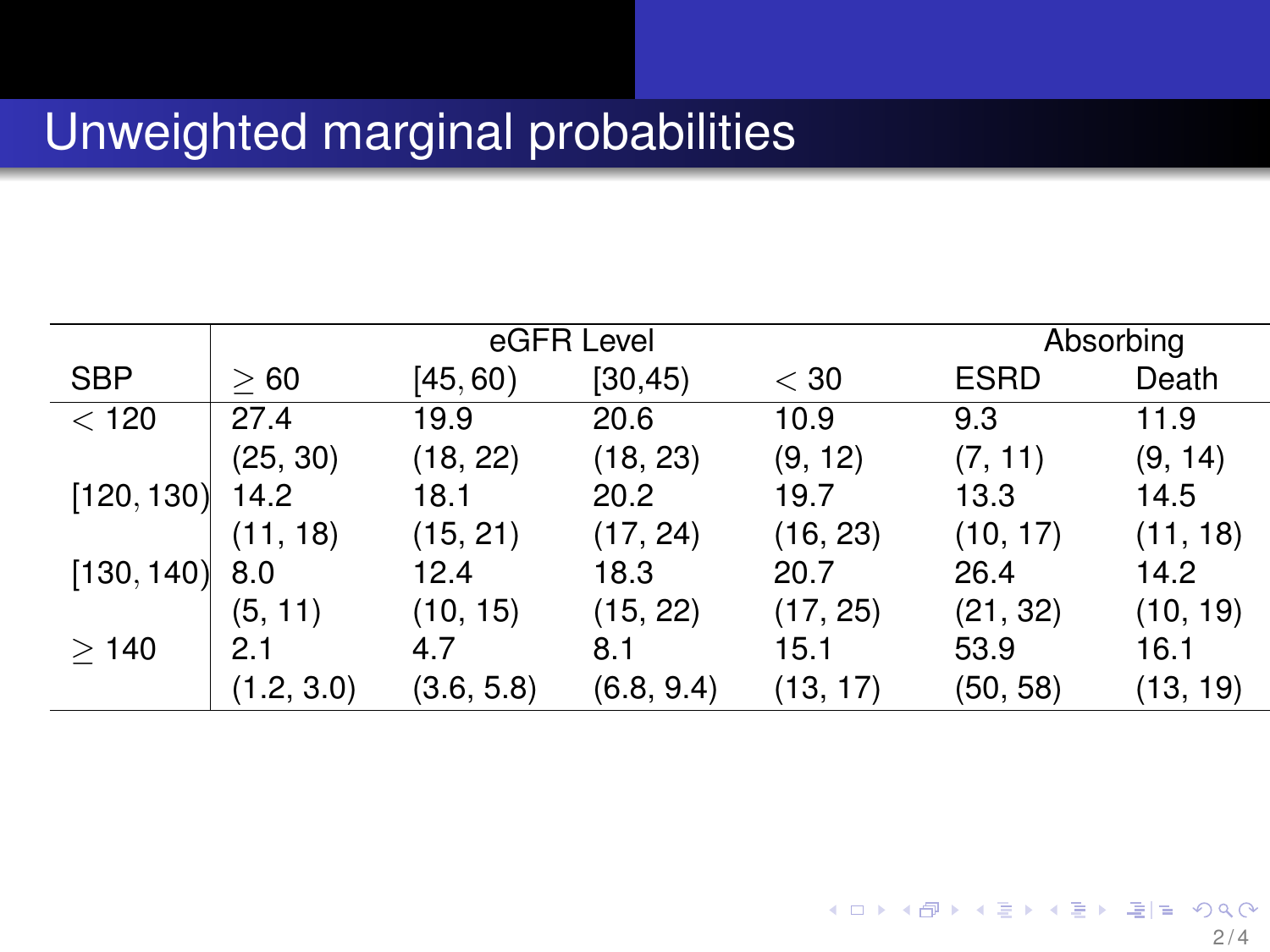## Log Odds Ratios of Blood Pressure Effects for Transitions from State 2



 $3/4$